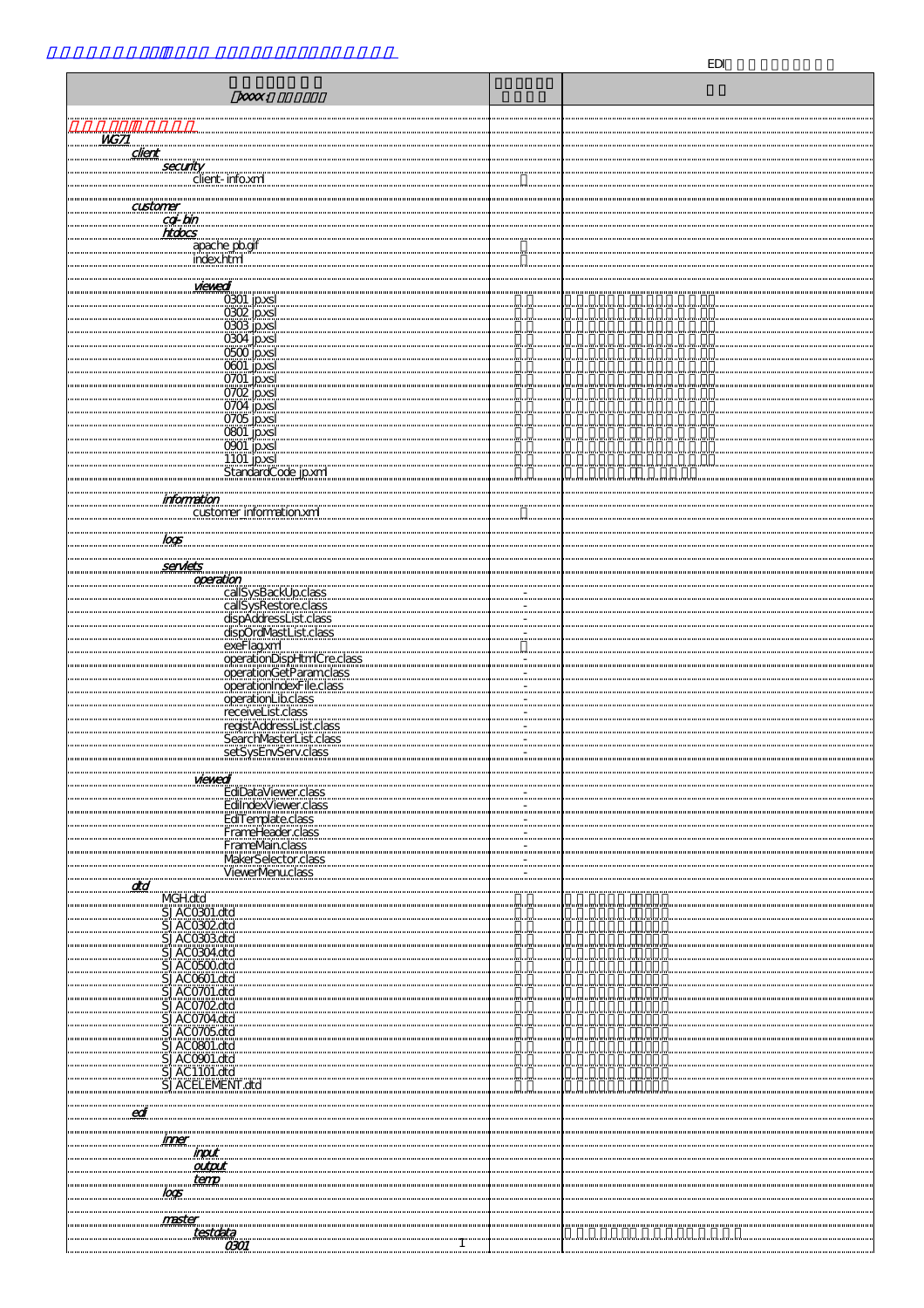| Index.csv<br>xxxxxxxxxxxxx 99999999 999999_1 xml |       |
|--------------------------------------------------|-------|
|                                                  | edi ( |
|                                                  |       |
| $\overline{\alpha}$                              |       |
|                                                  |       |
| index.csv<br>xxxxxxxxxxxx 9999999 99999 1.xml    |       |
|                                                  |       |
|                                                  |       |
| $\overline{\textbf{a}\textbf{a}}$                |       |
|                                                  |       |
|                                                  |       |
|                                                  |       |
|                                                  |       |
| $\overline{a}$                                   |       |
|                                                  |       |
| index.csv<br>xxxxxxxxxxx 99999999 999999_1.xml   |       |
|                                                  |       |
| $\overline{cop}$                                 |       |
| www.csv<br>http://www.csv<br>http://www.csv.com/ |       |
|                                                  |       |
| .xml                                             |       |
|                                                  |       |
| $\overline{\alpha}$                              |       |
|                                                  |       |
| index.csv                                        |       |
| XXXXXXXXXXX 9999<br>9 999999 1.xml               |       |
|                                                  |       |
| $\overline{on}$                                  |       |
| ,,,,,,,,,,,,,,,,,,                               |       |
| index.csv<br>xxxxxxxxxxxx                        |       |
|                                                  |       |
|                                                  |       |
| $\overline{O}/\overline{O}$                      |       |
|                                                  |       |
|                                                  |       |
|                                                  |       |
|                                                  |       |
| $\overline{O}$ <i>O</i> $\overline{O}$           |       |
| index.csv                                        |       |
| 222222222345<br><b>xxxxxxxxxxxx</b>              |       |
|                                                  |       |
|                                                  |       |
| $\overline{OB}$                                  |       |
| <i>index.csv</i>                                 |       |
| xxxxxxxxxx 9999999 999999 1xml                   |       |
|                                                  |       |
| $\overline{con}$                                 |       |
|                                                  |       |
| index.csv<br>xxxxxxxxxxxxx 999                   |       |
| <del>99999_999999_1</del> .xml                   |       |
|                                                  |       |
| <u>0901</u>                                      |       |
|                                                  |       |
|                                                  |       |
| 999_999999_1.xml                                 |       |
|                                                  |       |
| 1101                                             |       |
| <i>index.csv</i>                                 |       |
| xxxxxxxxxxxx 999<br>9 999999 1.xml               |       |
|                                                  |       |
|                                                  |       |
| auter                                            |       |
| <u>input</u>                                     |       |
| answer                                           |       |
|                                                  |       |
| answerlog<br>makerinfo                           |       |
|                                                  |       |
|                                                  |       |
| <u>output</u><br>send                            |       |
|                                                  |       |
| sendiog                                          |       |
|                                                  |       |
| nomongomon                                       |       |
| <u>session</u>                                   |       |
|                                                  |       |
| <u>temp</u>                                      |       |
|                                                  |       |
| <u>env</u>                                       |       |
| edi server env.xml                               |       |
|                                                  |       |
| server env.xml                                   |       |
|                                                  |       |
|                                                  |       |
| <b>regTime</b><br>regTime.xm                     |       |
| tabfile                                          |       |
|                                                  |       |
| <u>info</u>                                      |       |
| .                                                |       |
| info.csv                                         |       |
|                                                  |       |
| maker                                            |       |
| <b>information</b>                               |       |
|                                                  |       |
|                                                  |       |
| <u>mirroniog</u>                                 |       |
|                                                  |       |
| <u>pam</u>                                       |       |
| Base64 class                                     |       |
|                                                  |       |
|                                                  |       |
| anyTime                                          |       |
| MakerModify.csh                                  |       |
| OuterInput.csh                                   |       |
| SendStatus.csh                                   |       |
|                                                  |       |
|                                                  |       |
| bin<br>$\mathbf{2}$                              |       |
| EdilndexLock                                     |       |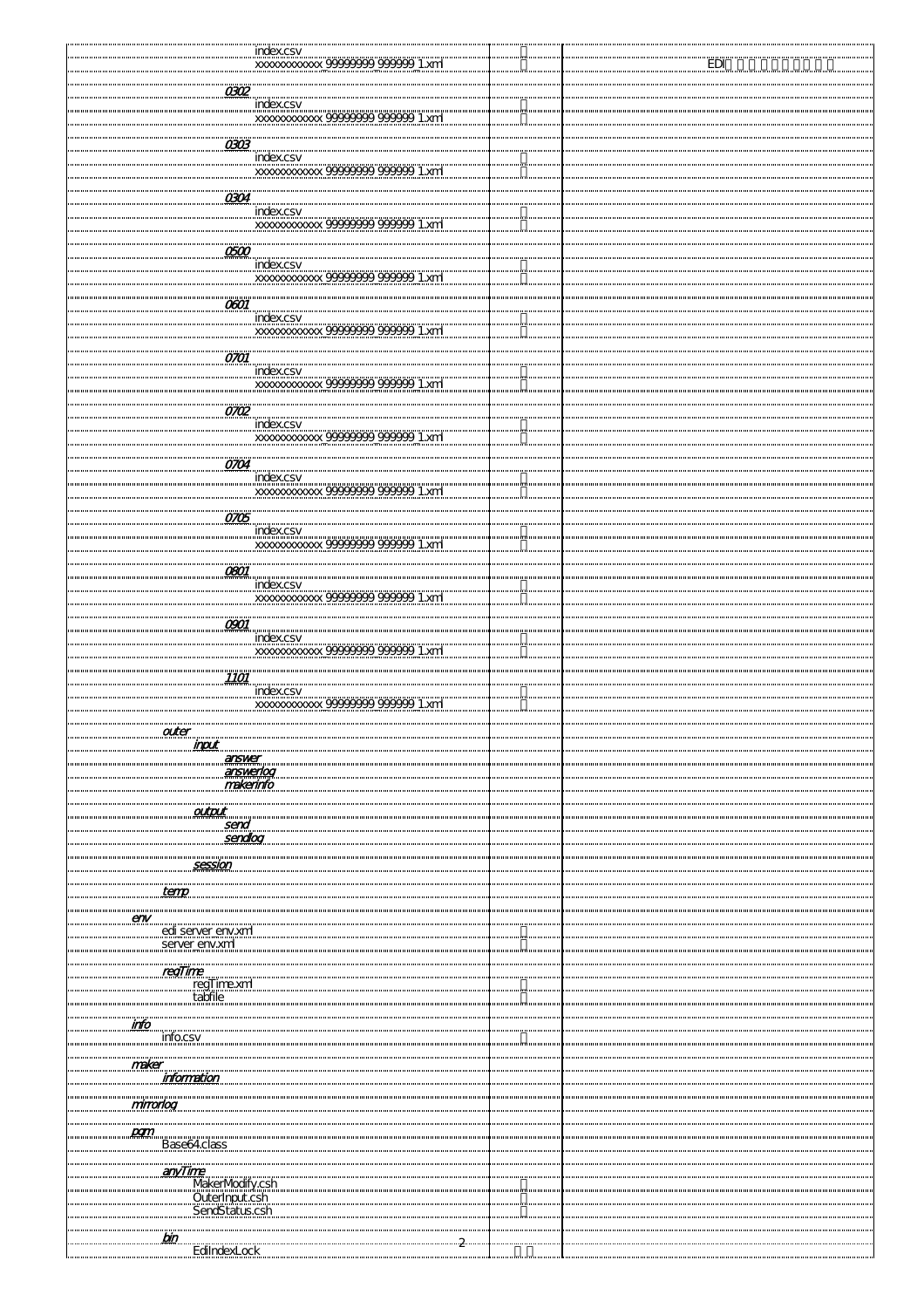| <u>EDI</u><br>getEnvTagcsh<br>IndexRecreate.csh<br>ReleaseLock<br>SendStatusBack.csh<br>SetIndexLock<br>SortIndex.csh<br>ctrimaker<br>Controller.class<br>deleteed<br>DeleteEDI.csh<br>DeleteEDIData.class<br>DeleteMessage.class<br>edicam<br>"<br>AccessLogFilter.class<br>AdminDisplay.class<br>AdminFormDisplay.class<br>AttributeChangeHandler.class<br><b>ClientAccessLogclass</b><br>ClientAccessLogFileList.class<br>ClientAccessManage.class<br>ClientInfo.class<br>ClientInfolVanage.class<br>ClientKeyInfo\$CopyDomclass<br><b>ClientKeyInfo.class</b><br>ContentParseHandler.class<br>CsvFile.class<br>DebuglO.class<br>DeleteClientAccessLogFile.class<br>DeleteMessageCreater.class<br>DeleteSendFile.class<br>DeleteTemp.class |  |
|-----------------------------------------------------------------------------------------------------------------------------------------------------------------------------------------------------------------------------------------------------------------------------------------------------------------------------------------------------------------------------------------------------------------------------------------------------------------------------------------------------------------------------------------------------------------------------------------------------------------------------------------------------------------------------------------------------------------------------------------------|--|
|                                                                                                                                                                                                                                                                                                                                                                                                                                                                                                                                                                                                                                                                                                                                               |  |
|                                                                                                                                                                                                                                                                                                                                                                                                                                                                                                                                                                                                                                                                                                                                               |  |
|                                                                                                                                                                                                                                                                                                                                                                                                                                                                                                                                                                                                                                                                                                                                               |  |
|                                                                                                                                                                                                                                                                                                                                                                                                                                                                                                                                                                                                                                                                                                                                               |  |
|                                                                                                                                                                                                                                                                                                                                                                                                                                                                                                                                                                                                                                                                                                                                               |  |
|                                                                                                                                                                                                                                                                                                                                                                                                                                                                                                                                                                                                                                                                                                                                               |  |
|                                                                                                                                                                                                                                                                                                                                                                                                                                                                                                                                                                                                                                                                                                                                               |  |
|                                                                                                                                                                                                                                                                                                                                                                                                                                                                                                                                                                                                                                                                                                                                               |  |
|                                                                                                                                                                                                                                                                                                                                                                                                                                                                                                                                                                                                                                                                                                                                               |  |
|                                                                                                                                                                                                                                                                                                                                                                                                                                                                                                                                                                                                                                                                                                                                               |  |
|                                                                                                                                                                                                                                                                                                                                                                                                                                                                                                                                                                                                                                                                                                                                               |  |
|                                                                                                                                                                                                                                                                                                                                                                                                                                                                                                                                                                                                                                                                                                                                               |  |
|                                                                                                                                                                                                                                                                                                                                                                                                                                                                                                                                                                                                                                                                                                                                               |  |
|                                                                                                                                                                                                                                                                                                                                                                                                                                                                                                                                                                                                                                                                                                                                               |  |
|                                                                                                                                                                                                                                                                                                                                                                                                                                                                                                                                                                                                                                                                                                                                               |  |
|                                                                                                                                                                                                                                                                                                                                                                                                                                                                                                                                                                                                                                                                                                                                               |  |
|                                                                                                                                                                                                                                                                                                                                                                                                                                                                                                                                                                                                                                                                                                                                               |  |
|                                                                                                                                                                                                                                                                                                                                                                                                                                                                                                                                                                                                                                                                                                                                               |  |
|                                                                                                                                                                                                                                                                                                                                                                                                                                                                                                                                                                                                                                                                                                                                               |  |
|                                                                                                                                                                                                                                                                                                                                                                                                                                                                                                                                                                                                                                                                                                                                               |  |
|                                                                                                                                                                                                                                                                                                                                                                                                                                                                                                                                                                                                                                                                                                                                               |  |
|                                                                                                                                                                                                                                                                                                                                                                                                                                                                                                                                                                                                                                                                                                                                               |  |
|                                                                                                                                                                                                                                                                                                                                                                                                                                                                                                                                                                                                                                                                                                                                               |  |
|                                                                                                                                                                                                                                                                                                                                                                                                                                                                                                                                                                                                                                                                                                                                               |  |
|                                                                                                                                                                                                                                                                                                                                                                                                                                                                                                                                                                                                                                                                                                                                               |  |
|                                                                                                                                                                                                                                                                                                                                                                                                                                                                                                                                                                                                                                                                                                                                               |  |
|                                                                                                                                                                                                                                                                                                                                                                                                                                                                                                                                                                                                                                                                                                                                               |  |
|                                                                                                                                                                                                                                                                                                                                                                                                                                                                                                                                                                                                                                                                                                                                               |  |
|                                                                                                                                                                                                                                                                                                                                                                                                                                                                                                                                                                                                                                                                                                                                               |  |
| DirectoryOnlyFilter.class<br>DocumentSeparateHandler.class                                                                                                                                                                                                                                                                                                                                                                                                                                                                                                                                                                                                                                                                                    |  |
| DownLoadFile.class                                                                                                                                                                                                                                                                                                                                                                                                                                                                                                                                                                                                                                                                                                                            |  |
| <b>EDIDataHandler.class</b>                                                                                                                                                                                                                                                                                                                                                                                                                                                                                                                                                                                                                                                                                                                   |  |
| EDIMasterFile.class                                                                                                                                                                                                                                                                                                                                                                                                                                                                                                                                                                                                                                                                                                                           |  |
| <b>EDIMasterLib.class</b>                                                                                                                                                                                                                                                                                                                                                                                                                                                                                                                                                                                                                                                                                                                     |  |
| EDIMasterLogclass<br><b>EDIMasterRegist.class</b>                                                                                                                                                                                                                                                                                                                                                                                                                                                                                                                                                                                                                                                                                             |  |
| EDIMasterRegistManage.class                                                                                                                                                                                                                                                                                                                                                                                                                                                                                                                                                                                                                                                                                                                   |  |
| <b>EDIMasterUpdate.class</b>                                                                                                                                                                                                                                                                                                                                                                                                                                                                                                                                                                                                                                                                                                                  |  |
| <b>EDIMessage.class</b>                                                                                                                                                                                                                                                                                                                                                                                                                                                                                                                                                                                                                                                                                                                       |  |
| <b>EDIMessageHandler.class</b>                                                                                                                                                                                                                                                                                                                                                                                                                                                                                                                                                                                                                                                                                                                |  |
| Edilndex.class<br>EnvironmentFile.class                                                                                                                                                                                                                                                                                                                                                                                                                                                                                                                                                                                                                                                                                                       |  |
| EnvironmentFile_ja_JP.properties                                                                                                                                                                                                                                                                                                                                                                                                                                                                                                                                                                                                                                                                                                              |  |
| ErrorLogclass                                                                                                                                                                                                                                                                                                                                                                                                                                                                                                                                                                                                                                                                                                                                 |  |
| ErrorMail.class                                                                                                                                                                                                                                                                                                                                                                                                                                                                                                                                                                                                                                                                                                                               |  |
| <u>ExHttpServlet.class</u><br>FileCopy.class                                                                                                                                                                                                                                                                                                                                                                                                                                                                                                                                                                                                                                                                                                  |  |
| FileCopyException.class                                                                                                                                                                                                                                                                                                                                                                                                                                                                                                                                                                                                                                                                                                                       |  |
| FileOnlyFilter.class                                                                                                                                                                                                                                                                                                                                                                                                                                                                                                                                                                                                                                                                                                                          |  |
| getEnv.class                                                                                                                                                                                                                                                                                                                                                                                                                                                                                                                                                                                                                                                                                                                                  |  |
| IndexFile.class                                                                                                                                                                                                                                                                                                                                                                                                                                                                                                                                                                                                                                                                                                                               |  |
| <b>IndexRecord.class</b><br>IndexRecreater.class                                                                                                                                                                                                                                                                                                                                                                                                                                                                                                                                                                                                                                                                                              |  |
| InfoSection.class<br>. <del>. .</del>                                                                                                                                                                                                                                                                                                                                                                                                                                                                                                                                                                                                                                                                                                         |  |
| Lib.class<br>. <del>.</del>                                                                                                                                                                                                                                                                                                                                                                                                                                                                                                                                                                                                                                                                                                                   |  |
| MakerInfo\$CopyDomclass                                                                                                                                                                                                                                                                                                                                                                                                                                                                                                                                                                                                                                                                                                                       |  |
| MakerInfo.class<br>MakerInfoLogclass                                                                                                                                                                                                                                                                                                                                                                                                                                                                                                                                                                                                                                                                                                          |  |
| MakerInfoManage\$DataCopyDomclass                                                                                                                                                                                                                                                                                                                                                                                                                                                                                                                                                                                                                                                                                                             |  |
| MakerInfoManage.class                                                                                                                                                                                                                                                                                                                                                                                                                                                                                                                                                                                                                                                                                                                         |  |
| Mme.class                                                                                                                                                                                                                                                                                                                                                                                                                                                                                                                                                                                                                                                                                                                                     |  |
| operationChargeFile.class<br>operationSetEnvFile.class                                                                                                                                                                                                                                                                                                                                                                                                                                                                                                                                                                                                                                                                                        |  |
| SendMail.class                                                                                                                                                                                                                                                                                                                                                                                                                                                                                                                                                                                                                                                                                                                                |  |
| SendMailWrapper.class                                                                                                                                                                                                                                                                                                                                                                                                                                                                                                                                                                                                                                                                                                                         |  |
| SimpleXmlFile.class                                                                                                                                                                                                                                                                                                                                                                                                                                                                                                                                                                                                                                                                                                                           |  |
| StatusChanger.class<br><b>XmDomclass</b>                                                                                                                                                                                                                                                                                                                                                                                                                                                                                                                                                                                                                                                                                                      |  |
| XmlParserWrapper.class                                                                                                                                                                                                                                                                                                                                                                                                                                                                                                                                                                                                                                                                                                                        |  |
|                                                                                                                                                                                                                                                                                                                                                                                                                                                                                                                                                                                                                                                                                                                                               |  |
| program                                                                                                                                                                                                                                                                                                                                                                                                                                                                                                                                                                                                                                                                                                                                       |  |
| ProgramIndex.class                                                                                                                                                                                                                                                                                                                                                                                                                                                                                                                                                                                                                                                                                                                            |  |
| <u>merino</u> ut                                                                                                                                                                                                                                                                                                                                                                                                                                                                                                                                                                                                                                                                                                                              |  |
| InnerInput.csh                                                                                                                                                                                                                                                                                                                                                                                                                                                                                                                                                                                                                                                                                                                                |  |
| RegistFile.class                                                                                                                                                                                                                                                                                                                                                                                                                                                                                                                                                                                                                                                                                                                              |  |
| SupplierMail.class<br>Ш.                                                                                                                                                                                                                                                                                                                                                                                                                                                                                                                                                                                                                                                                                                                      |  |
| 000000000000000<br>inneroutput                                                                                                                                                                                                                                                                                                                                                                                                                                                                                                                                                                                                                                                                                                                |  |
| <b>DestributeData.class</b>                                                                                                                                                                                                                                                                                                                                                                                                                                                                                                                                                                                                                                                                                                                   |  |
| DocumentJ oinHandler.class                                                                                                                                                                                                                                                                                                                                                                                                                                                                                                                                                                                                                                                                                                                    |  |
| InnerOutput.class<br><del>.</del><br>InnerOutput.csh                                                                                                                                                                                                                                                                                                                                                                                                                                                                                                                                                                                                                                                                                          |  |
| OutputFile.class                                                                                                                                                                                                                                                                                                                                                                                                                                                                                                                                                                                                                                                                                                                              |  |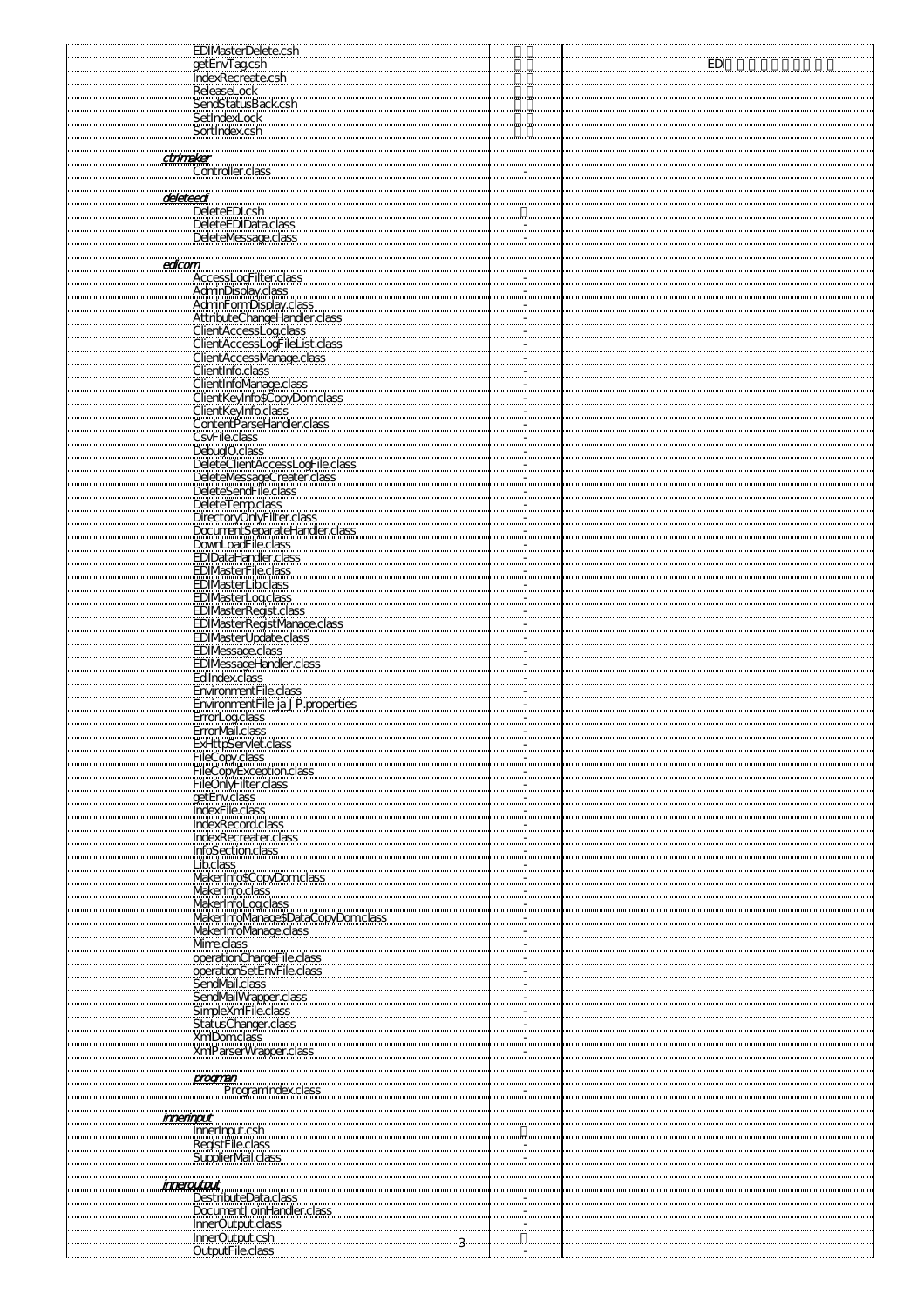| <u>install</u><br>inst_wg71                        |        | EDI |
|----------------------------------------------------|--------|-----|
|                                                    |        |     |
| operation                                          |        |     |
| bkup.sh                                            |        |     |
| rstr.sh                                            |        |     |
| auterinaut<br>AnswerFile.class                     |        |     |
|                                                    |        |     |
| AnswerLoaclass<br>CustomerMail.class               |        |     |
| EDIMasterUpdateManage.class                        | $\sim$ |     |
| OuterInput.csh                                     |        |     |
| ReadAnswerFile.class                               |        |     |
| <u>regTime</u>                                     |        |     |
| DeleteEDI.csh                                      |        |     |
| EveryDayRuncsh                                     |        |     |
| <b>InnerInput.csh</b><br>InnerOutput.csh           |        |     |
| Mrror.csh                                          |        |     |
| OneTimeRuncsh                                      |        |     |
| Remind.csh                                         |        |     |
| <u>remind</u>                                      |        |     |
| Remind.class                                       |        |     |
| Remind.csh                                         |        |     |
| sendstatus                                         |        |     |
| SendLogclass<br>SendStatus.class                   |        |     |
|                                                    |        |     |
| SendStatus.csh                                     |        |     |
| <u>program</u>                                     |        |     |
| indexOfPgmxml                                      |        |     |
| <b>atd</b>                                         |        |     |
| $p_{\alpha}$<br>style                              |        |     |
| <u>temp</u>                                        |        |     |
|                                                    |        |     |
| <u>secure</u><br><u>od-bin</u>                     |        |     |
|                                                    |        |     |
| <b><i>htdocs</i></b><br>apache poolf<br>index.html |        |     |
|                                                    |        |     |
| logo.jpeg                                          |        |     |
|                                                    |        |     |
| <b>board</b>                                       |        |     |
| <b>DATAS</b>                                       |        |     |
| NoticeBoardGroupFile                               |        |     |
| tmpfile                                            |        |     |
| LOGS                                               |        |     |
| NoticeBoardLogFile                                 |        |     |
| <b>TENPU</b>                                       |        |     |
|                                                    |        |     |
| download                                           |        |     |
| .                                                  |        |     |
| <u>program</u><br>download.xsl                     |        |     |
|                                                    |        |     |
| <u>reminder</u>                                    |        |     |
| servlets                                           |        |     |
| ReceiveConfirmMessage.xm                           |        |     |
| SendLogxm                                          |        |     |
| amount.xml                                         |        |     |
| answerlog xml                                      |        |     |
| <br>uoload                                         |        |     |
|                                                    |        |     |
| <u>logs</u>                                        |        |     |
| ,,,,,,,,,,,,,,,,<br>servlets                       |        |     |
| DelFaxReminder.class                               |        |     |
| EdiBasicServlet.class<br>GetAmount.class           |        |     |
| GetEdiData.class                                   |        |     |
| GetFaxMaker.class                                  |        |     |
| GetFaxReminder.class<br>GetIndex.class             |        |     |
| GetMaker.class                                     |        |     |
| GetSupplierCode.class                              |        |     |
| GetWebEdiData.class                                |        |     |
| PutConfirmclass<br>PutEdiData.class                |        |     |
| PutMaker.class                                     |        |     |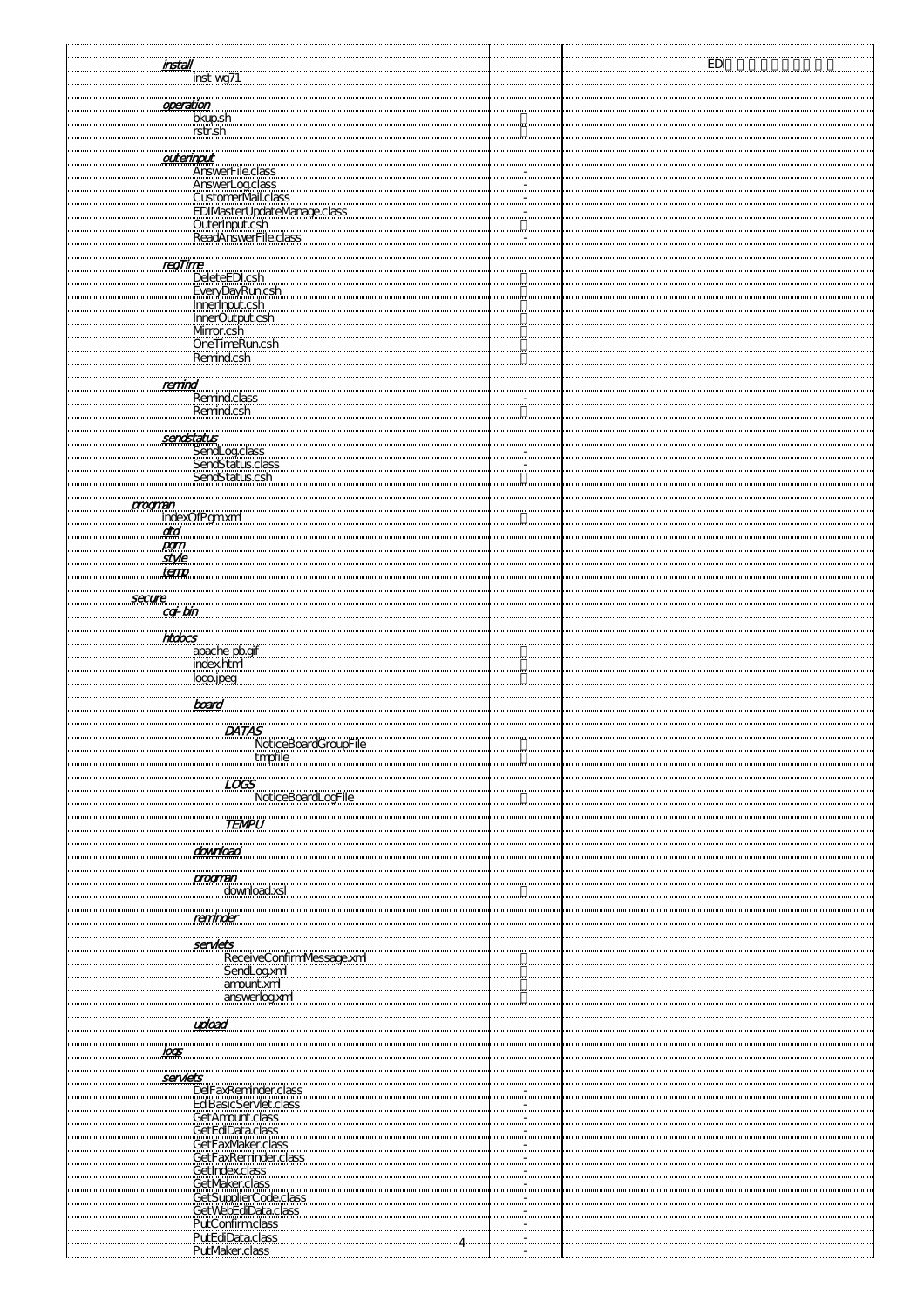| <b>ReGetEdiData.class</b><br><b>ShellKick.class</b>                                     |  | EDI |
|-----------------------------------------------------------------------------------------|--|-----|
|                                                                                         |  |     |
| admed<br>ReloadMakerInfo.class                                                          |  |     |
|                                                                                         |  |     |
| noticeBoard                                                                             |  |     |
| creNoticeBoard.class                                                                    |  |     |
| delRegistData.class<br>dispDelNoticeBoard.class                                         |  |     |
| dispEturanMenu.class                                                                    |  |     |
| dispHistory.class<br>dispNoticeBoard.class                                              |  |     |
| dispNoticeBoardList.class                                                               |  |     |
| dispRegistData.class<br>dispSearchDiscription class                                     |  |     |
| exeFlagxm                                                                               |  |     |
| mgNoticeBoard.class<br><u>III Muutepui utass</u><br>NoticeBoardDispHtmCre.class         |  |     |
| NoticeBoardFile\$BoardData.class                                                        |  |     |
| NoticeBoardFile.class                                                                   |  |     |
| <b>NoticeBoardGetParamclass</b><br><u>NouceboardGroupFile\$GroupData.class</u>          |  |     |
| NoticeBoardGroupFile.class                                                              |  |     |
| NoticeBoardLib.class<br>NoticeBoardLocFile\$LocData.class                               |  |     |
| NoticeBoardLogFile.class                                                                |  |     |
| <br>program                                                                             |  |     |
| DownloadFile.class                                                                      |  |     |
| <b>DownloadFormclass</b>                                                                |  |     |
| servletcom                                                                              |  |     |
| Answer.class                                                                            |  |     |
| ALDVEL UGS<br>AnsverLogSAnsverKeyErrorHandler.class<br>AnsverLogSAnsverKeyHandler.class |  |     |
| Answer LogSRFOAnswerkeyErrorHandler.class<br>AnswerLog\$RFQAnswerKeyHandler.class       |  |     |
| AnswerLogclass                                                                          |  |     |
| Archive.class                                                                           |  |     |
| ArchiveException.class<br>ConfirmVessageException.class                                 |  |     |
| DomUtility.class<br>EdiMaster\$SaxErrorHandler.class                                    |  |     |
| EdiMaster\$SaxEventHandler.class                                                        |  |     |
| EdiMaster\$UnitedFileErrorHandler.class<br>EdiMaster\$UnitedFileEventHandler.class      |  |     |
| EdiMaster.class                                                                         |  |     |
| Edilvaster.class<br>EdilvessageHasProbremException.class                                |  |     |
| EnvValueNotFoundException.class<br>FaxReminder.class                                    |  |     |
| <u> GrepLxception.class</u>                                                             |  |     |
| Index.class<br>IndexFileNotFoundException.class                                         |  |     |
| InformationSectionDirNotFoundException.class<br>MakerInfo.class                         |  |     |
| MakerInfoDirMssingException.class                                                       |  |     |
| ReceiveConfirmVessage.class<br>ResponseWrapper.class                                    |  |     |
| SendLogclass                                                                            |  |     |
| ServerDirMssingException.class<br>ServerInfo.class                                      |  |     |
| Session.class                                                                           |  |     |
| XMLTemplateBrokenException.clas<br>XmlFilter.class                                      |  |     |
|                                                                                         |  |     |
| snare<br>cg-bin                                                                         |  |     |
|                                                                                         |  |     |
| <u>logs</u>                                                                             |  |     |
| htabas.                                                                                 |  |     |
| apache_pb.gif<br>index.html                                                             |  |     |
| ngunungun                                                                               |  |     |
| board                                                                                   |  |     |
| <br><u>download</u>                                                                     |  |     |
| manganag<br>upload                                                                      |  |     |
|                                                                                         |  |     |
| servlets                                                                                |  |     |
| <u>system</u>                                                                           |  |     |
| <u>cal-bin</u>                                                                          |  |     |
| <b>htdocs</b>                                                                           |  |     |
| apache pb.gif<br>index.html                                                             |  |     |
|                                                                                         |  |     |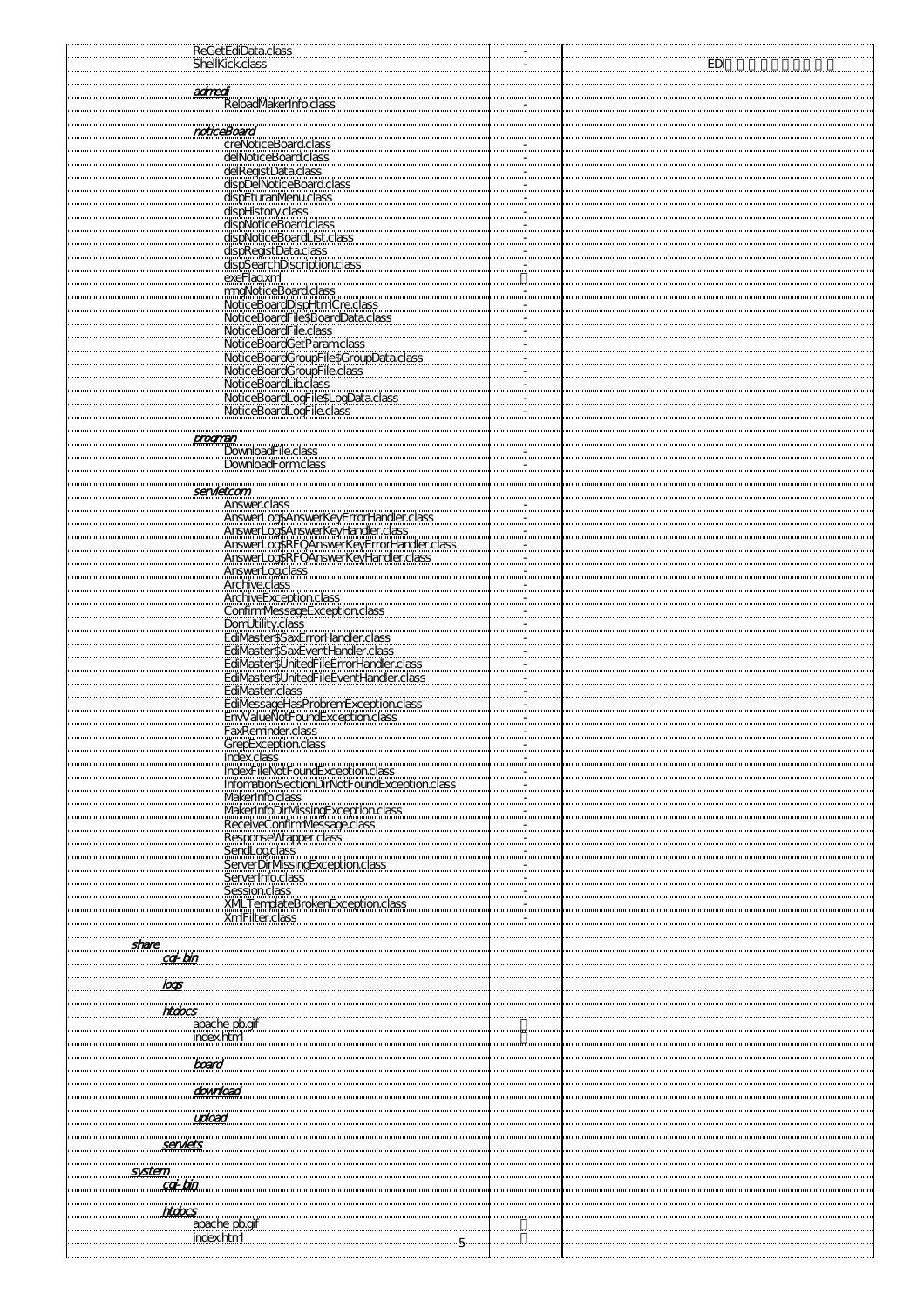| <u>board</u>                                  |             |                                                                                                                   |
|-----------------------------------------------|-------------|-------------------------------------------------------------------------------------------------------------------|
| <b>DATAS</b>                                  |             | /home/wED1/secure/htdocs/board/DATA<br>/home/wg71/secure/htdocs/board/LOGS<br>/home/wg71/secure/htdocs/board/TEMP |
| <b>LOGS</b>                                   |             |                                                                                                                   |
|                                               |             |                                                                                                                   |
| <b>TEMPU</b>                                  |             |                                                                                                                   |
| admin index.html                              |             |                                                                                                                   |
| admin menu.html                               |             |                                                                                                                   |
| index.html                                    |             |                                                                                                                   |
|                                               |             |                                                                                                                   |
| manganan<br><u>errorlog</u>                   |             |                                                                                                                   |
|                                               |             |                                                                                                                   |
|                                               |             |                                                                                                                   |
| execlog                                       |             |                                                                                                                   |
|                                               |             |                                                                                                                   |
| <u>program</u>                                |             |                                                                                                                   |
| ProgmanMenu.html                              |             |                                                                                                                   |
| delete.xsl                                    |             |                                                                                                                   |
| download.xsl                                  |             |                                                                                                                   |
|                                               |             |                                                                                                                   |
| loop                                          |             |                                                                                                                   |
| maker-info-logxml                             |             |                                                                                                                   |
|                                               |             |                                                                                                                   |
|                                               |             |                                                                                                                   |
| anter                                         |             |                                                                                                                   |
| session                                       |             |                                                                                                                   |
|                                               |             |                                                                                                                   |
| servlets                                      |             |                                                                                                                   |
| admodi                                        |             |                                                                                                                   |
| AccessTest.class<br>ClientAccessLogList.class |             |                                                                                                                   |
|                                               |             |                                                                                                                   |
| DownLoadClientKey.class                       |             |                                                                                                                   |
| FaxServerList.class                           |             |                                                                                                                   |
| FaxServerRegister.class                       | ÷.          |                                                                                                                   |
| FaxServerRemover.class                        |             |                                                                                                                   |
| FaxUserRegister.class                         | ÷.          |                                                                                                                   |
|                                               |             |                                                                                                                   |
| MakerInfoLogList.class                        |             |                                                                                                                   |
| MakerList.class                               |             |                                                                                                                   |
| MakerMenu.class                               |             |                                                                                                                   |
| MakerRegister.class                           |             |                                                                                                                   |
| MakerRemover.class                            |             |                                                                                                                   |
| <b>MasterMaintain.class</b>                   |             |                                                                                                                   |
| <b>RootMenuclass</b>                          |             |                                                                                                                   |
| <b>TestMenuclass</b>                          |             |                                                                                                                   |
| WebUserRegister.class                         |             |                                                                                                                   |
|                                               |             |                                                                                                                   |
|                                               |             |                                                                                                                   |
| noticeBoard                                   |             |                                                                                                                   |
| creNoticeBoard.class                          |             |                                                                                                                   |
| delNoticeBoard.class                          |             |                                                                                                                   |
| delRegistData.class                           |             |                                                                                                                   |
| dispDelNoticeBoard.class                      |             |                                                                                                                   |
| dispEturanMenu.class                          |             |                                                                                                                   |
| dispHistory.class                             |             |                                                                                                                   |
| dispNoticeBoard.class                         |             |                                                                                                                   |
| dispNoticeBoardList.class                     |             |                                                                                                                   |
| dispRegistData.class                          | <del></del> |                                                                                                                   |
|                                               |             |                                                                                                                   |
| dispSearchDiscription.class                   |             |                                                                                                                   |
| exeFlaqxml                                    |             |                                                                                                                   |
| mngNoticeBoard.class                          |             |                                                                                                                   |
| NoticeBoardDispHtmlCre.class                  |             |                                                                                                                   |
| NoticeBoardFile\$BoardData.class              |             |                                                                                                                   |
| NoticeBoardFile.class                         |             |                                                                                                                   |
| NoticeBoardGetParamclass                      |             |                                                                                                                   |
| NoticeBoardGroupFile\$GroupData.class         |             |                                                                                                                   |
| NoticeBoardGroupFile.class                    |             |                                                                                                                   |
| NoticeBoardLib.class                          |             |                                                                                                                   |
| NoticeBoardLogFile\$LogData.class             |             |                                                                                                                   |
| NoticeBoardLogFile.class                      |             |                                                                                                                   |
|                                               |             |                                                                                                                   |
|                                               |             |                                                                                                                   |
| operation                                     |             |                                                                                                                   |
| callSysBackUp.class                           |             |                                                                                                                   |
| callSysRestore.class                          |             |                                                                                                                   |
| dispAddressList.class                         |             |                                                                                                                   |
| dispOrdMastList.class                         |             |                                                                                                                   |
| exeFlaqxm                                     |             |                                                                                                                   |
| operationDispHtmlCre.class                    |             |                                                                                                                   |
| operationGetParamclass                        |             |                                                                                                                   |
| operationIndexFile.class                      |             |                                                                                                                   |
| operationLib.class                            |             |                                                                                                                   |
| receiveList.class                             |             |                                                                                                                   |
| registAddressList.class                       |             |                                                                                                                   |
| setSysEnvServ.class                           |             |                                                                                                                   |
| SearchMasterList.class                        |             |                                                                                                                   |
|                                               |             |                                                                                                                   |
|                                               |             |                                                                                                                   |
| <u>orogrnan</u>                               |             |                                                                                                                   |
| CurrentDate.class                             |             |                                                                                                                   |
| DeleteFile.class                              |             |                                                                                                                   |
| DeleteFormclass                               |             |                                                                                                                   |
| DownloadFile.class                            |             |                                                                                                                   |
| <b>DownloadFormclass</b>                      |             |                                                                                                                   |
| <b>UploadFile.class</b>                       |             |                                                                                                                   |
| <b>UploadFormclass</b>                        |             |                                                                                                                   |
|                                               |             |                                                                                                                   |
|                                               |             |                                                                                                                   |
| egume<br>SetRegTime.class                     |             |                                                                                                                   |
|                                               |             |                                                                                                                   |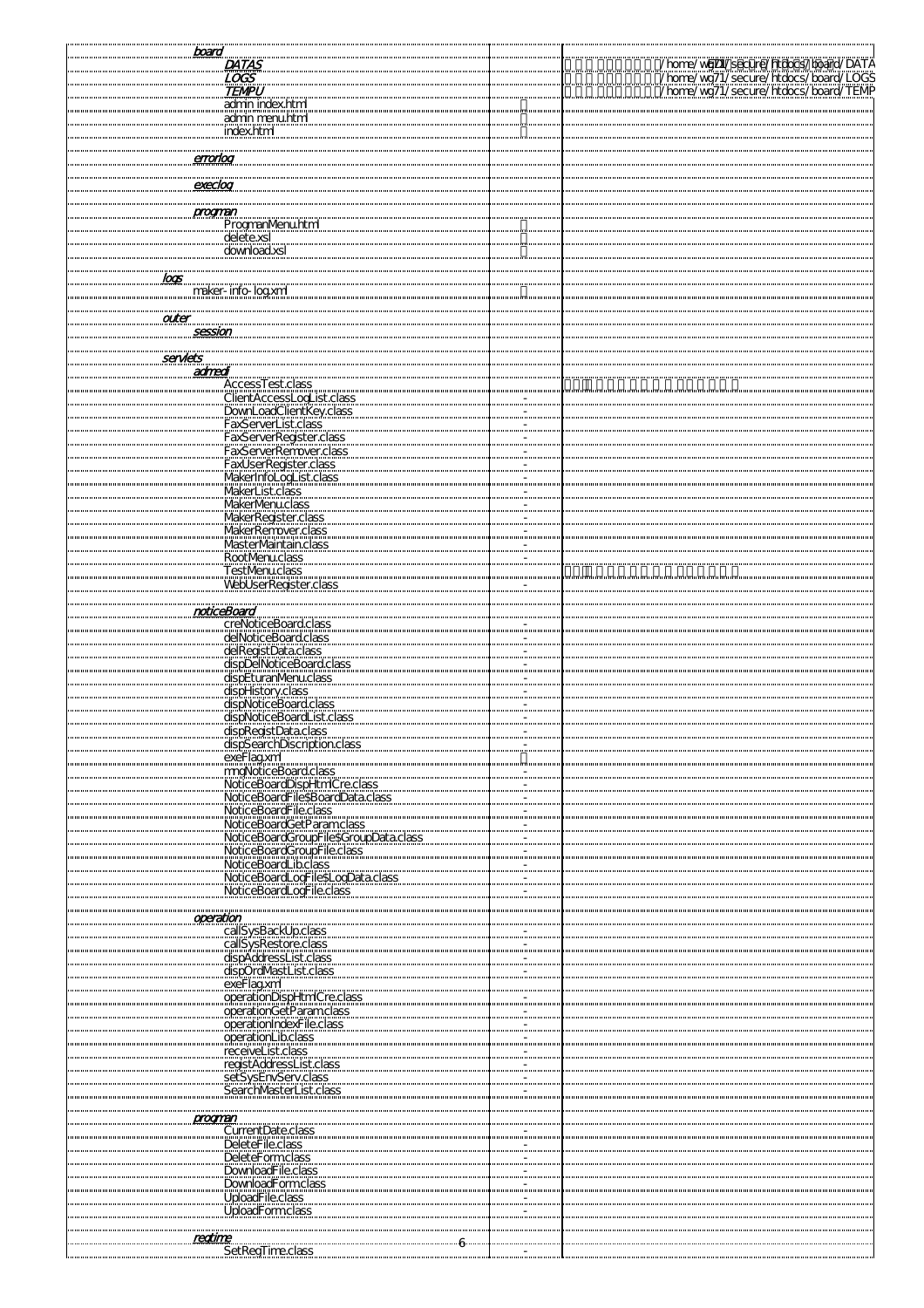| <u>temp</u>                    | EDI |
|--------------------------------|-----|
|                                |     |
| template                       |     |
| <u>admedi</u>                  |     |
| info-section.xml               |     |
|                                |     |
| key-information.xml            |     |
| maker-info.xml                 |     |
|                                |     |
| <u>viewedi</u>                 |     |
| 0301 jp.html                   |     |
|                                |     |
| 0301D_jp.html                  |     |
| 0301H_jp.html                  |     |
| 0302 jp.html                   |     |
| 0302D jp.html                  |     |
| 0302H_jp.html                  |     |
| 0303 jp.html                   |     |
|                                |     |
| 0303D jp.html                  |     |
| 0303H jp.html                  |     |
| 0304 jp.html                   |     |
| 0304D jp.html                  |     |
| 0304H_jp.html                  |     |
| <b>O500 jp.html</b>            |     |
|                                |     |
| <b>OGOD</b> jp.html            |     |
| <b>OGOH</b> jp.html            |     |
| 0601 jp.html                   |     |
| <b>OGOID</b> jp.html           |     |
| <b>OGOTH</b> jp.html           |     |
| 0701 jp.html                   |     |
|                                |     |
| 0701D jp.html                  |     |
| 0701H jp.html                  |     |
| 0702 jp.html                   |     |
| 0702D jp.html                  |     |
| 0702H jp.html                  |     |
|                                |     |
| 0704 jp.html                   |     |
| 0704D_jp.html                  |     |
| 0704H jp.html                  |     |
| 0705 jp.html                   |     |
| 0705D jp.html                  |     |
| 0705H_jp.html                  |     |
|                                |     |
| 0801 jp.html                   |     |
| <b>OBOID</b> jp.html           |     |
| <b>OBOTH jp.html</b>           |     |
| 0901 jp.html                   |     |
| 0901D_jp.html                  |     |
| 0901H_jp.html                  |     |
|                                |     |
| 1101 jp.html                   |     |
| 1101D jp.html                  |     |
| 1101H_jp.html                  |     |
| edi-index.xml                  |     |
|                                |     |
| <u>src</u>                     |     |
|                                |     |
| ctrimaker                      |     |
| Controller.java                |     |
|                                |     |
| deleteed                       |     |
| DeleteEDIData.java             |     |
|                                |     |
| DeleteMessage.java             |     |
|                                |     |
| edicam                         |     |
| "<br>AccessLodFilter.java      |     |
|                                |     |
| AdminDisplay.java              |     |
| AdminFormDisplay.java          |     |
| AttributeChangeHandler.java    |     |
| ClientAccessLogjava            |     |
| ClientAccessLogFileList.java   |     |
| ClientAccessManage.java        |     |
|                                |     |
| ClientInfo.java                |     |
| ClientInfolVanage.java         |     |
| ClinetKeyInfo.java             |     |
| ContentParseHandler.java       |     |
|                                |     |
| CsvFile.java                   |     |
| DebuglO.java                   |     |
| DeleteClientAccessLooFile.java |     |
| DeleteMessageCreater.java      |     |
| DeleteSendFile.java            |     |
|                                |     |
| DeleteTemp.java                |     |
| DirectoryOnlyFilter.java       |     |
| DocumentSeparateHandler.java   |     |
| DownLoadFile.java              |     |
| EDIDataHandler.java            |     |
|                                |     |
| Edilndex.java<br>              |     |
| EDIMasterFile.java             |     |
| EDIMasterLib.java              |     |
| EDIMasterLogjava               |     |
|                                |     |
| EDIMasterRegist.java           |     |
| EDIMasterRegistManage.java     |     |
| EDIMasterUpdate.java           |     |
| EDIMessage.java                |     |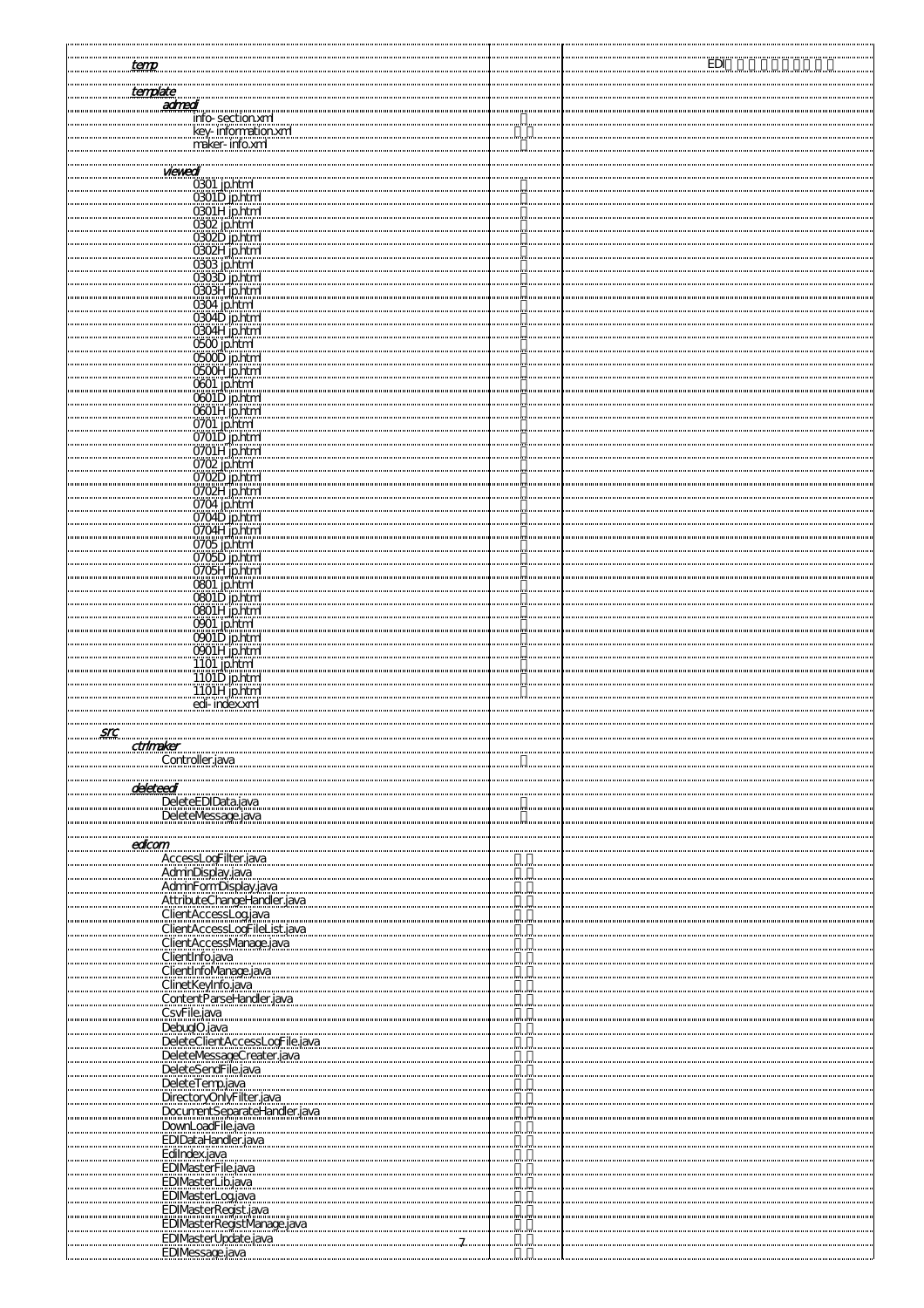|                   | EDIMessageHandler.java                         |            |
|-------------------|------------------------------------------------|------------|
|                   | EnvironmentFile.java                           | <u>edi</u> |
| ErrorLogjava      |                                                |            |
| ErrorMail.java    |                                                |            |
|                   |                                                |            |
|                   | ExHttpServlet.java                             |            |
| FileCopy.java     | <u>FileCopy.java</u><br>FileCopyException.java |            |
|                   |                                                |            |
|                   | FileOnlyFilter.java                            |            |
| getEnv.java       |                                                |            |
| IndexFile.java    |                                                |            |
|                   | IndexRecord.java                               |            |
|                   | IndexRecreater.java                            |            |
|                   | InfoSection.java                               |            |
| Lib.java          |                                                |            |
| MakerInfo.java    |                                                |            |
|                   |                                                |            |
|                   | MakerInfoLogjava                               |            |
|                   | MakerInfolVanage.java                          |            |
| Mme.java          |                                                |            |
| SendMail.java     |                                                |            |
|                   | SendMailWrapper.java                           |            |
|                   | SimpleXmlFile.java                             |            |
|                   | StatusChanger.java                             |            |
|                   | XmDomjava<br>XmParserWapper.java               |            |
|                   |                                                |            |
|                   |                                                |            |
|                   | goerationChargeFile                            |            |
|                   | operationChargeFile.java                       |            |
|                   |                                                |            |
|                   | operationSetEnvFile                            |            |
|                   | operationSetEnvFile.java                       |            |
|                   |                                                |            |
| ,,,,,,,,,,,,,,,,, |                                                |            |
| <u>prognan</u>    |                                                |            |
|                   | Programindex.java                              |            |
|                   |                                                |            |
| <u>imerinout</u>  |                                                |            |
| RegistFile.java   |                                                |            |
|                   | SupplierMail.java                              |            |
|                   |                                                |            |
| <u>imeroutput</u> |                                                |            |
|                   | DestributeData.java                            |            |
|                   | DocumentJoinHandler.java                       |            |
|                   | InnerOutput.java                               |            |
|                   | OutputFile.java                                |            |
|                   |                                                |            |
| outerinput        |                                                |            |
|                   | AnswerFile.java                                |            |
|                   | AnswerLogjava                                  |            |
|                   | CustomerMail.java                              |            |
|                   | EDIMasterUpdateManage.java                     |            |
|                   | <u>ReadAnswerFile.java</u>                     |            |
|                   |                                                |            |
| remind            |                                                |            |
| Remind.java       |                                                |            |
|                   |                                                |            |
|                   |                                                |            |
| sendstatus        |                                                |            |
| SendLogjava       |                                                |            |
|                   | SendStatus.java                                |            |
|                   |                                                |            |
| serviets          |                                                |            |
| <u>astoner</u>    |                                                |            |
|                   | goeration                                      |            |
|                   | operationLib.java                              |            |
|                   |                                                |            |
|                   | <u>viewedi</u>                                 |            |
|                   | EdiDataViewer.java                             |            |
|                   | EdilndexViewer.java                            |            |
|                   | EdiTemplate.java                               |            |
|                   | FrameHeader.java                               |            |
|                   | FrameMain.java                                 |            |
|                   | MakerSelector.java                             |            |
|                   | ViewerMenujava                                 |            |
|                   |                                                |            |
| secure            |                                                |            |
|                   | DelFaxReminder.java                            |            |
|                   | EdiBasicServlet.java                           |            |
|                   | GetAmount.java                                 |            |
|                   | GetEdiData.java                                |            |
|                   | GetFaxMaker.java                               |            |
|                   | GetFaxReminder.java                            |            |
|                   | GetIndex.java                                  |            |
|                   | GetMaker.java                                  |            |
|                   | GetSupplierCode.java                           |            |
|                   | GetWebEdiData.java                             |            |
|                   | PutConfirmjava                                 |            |
|                   | PutEdiData.java                                |            |
|                   | PutMaker.java                                  |            |
|                   |                                                |            |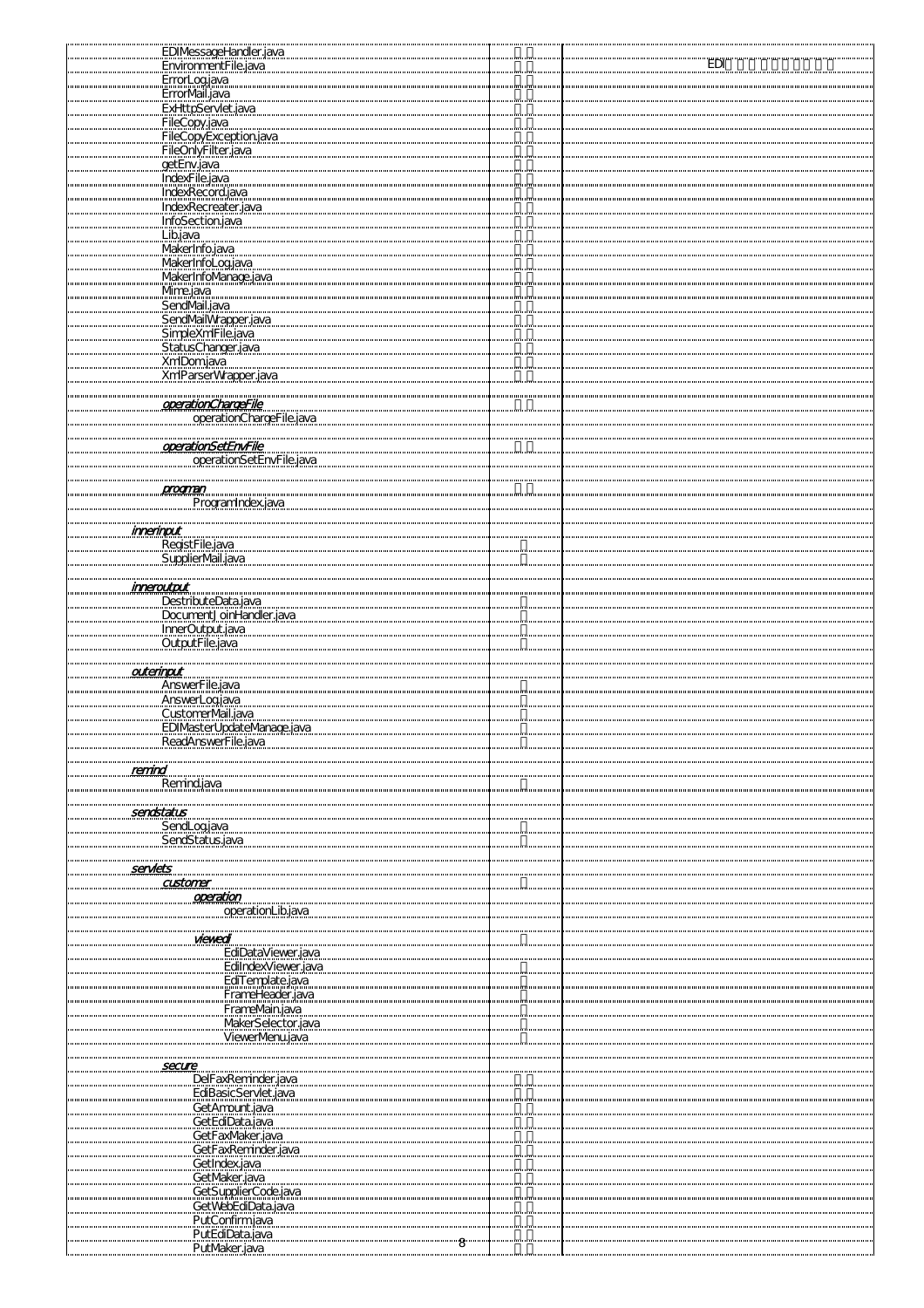|                | ReGetEdiData.java                                                                            |            |
|----------------|----------------------------------------------------------------------------------------------|------------|
|                | <b>ShellKickjava</b>                                                                         | <b>EDI</b> |
|                |                                                                                              |            |
|                |                                                                                              |            |
| secure         |                                                                                              |            |
|                |                                                                                              |            |
|                | admed<br>ReloadMakerInfo.java                                                                |            |
|                |                                                                                              |            |
|                |                                                                                              |            |
|                |                                                                                              |            |
|                | noticeBoard                                                                                  |            |
|                | NoticeBoardLib.java                                                                          |            |
|                |                                                                                              |            |
|                |                                                                                              |            |
|                | servletcom                                                                                   |            |
|                |                                                                                              |            |
|                | Answer.java                                                                                  |            |
|                | AnswerLogjava                                                                                |            |
|                |                                                                                              |            |
|                | Archive.java                                                                                 |            |
|                | ArchiveException.java                                                                        |            |
|                | ConfirmMessageException.java                                                                 |            |
|                |                                                                                              |            |
|                | DomUtility.java                                                                              |            |
|                | EdiVaster java<br>EdiVessageHasProbremException java                                         |            |
|                |                                                                                              |            |
|                |                                                                                              |            |
|                | EnvValueNotFoundException.java                                                               |            |
|                | FaxReminder.java                                                                             |            |
|                |                                                                                              |            |
|                | GrepException.java                                                                           |            |
|                | Index.java                                                                                   |            |
|                |                                                                                              |            |
|                | Index.iava<br>IndexFileNotFoundException.iava<br>InformationSectionDirNotFoundException.java |            |
|                |                                                                                              |            |
|                |                                                                                              |            |
|                | MakerInfo.java<br>MakerInfoDirMssingException.java                                           |            |
|                |                                                                                              |            |
|                | ReceiveConfirmVessage.java                                                                   |            |
|                |                                                                                              |            |
|                | ResponseWrapper.java                                                                         |            |
|                | SendLogjava                                                                                  |            |
|                | SendLogjava<br>ServerDirMssingException.java                                                 |            |
|                |                                                                                              |            |
|                | ServerInfo.java                                                                              |            |
|                | Session.java                                                                                 |            |
|                |                                                                                              |            |
|                | XmFilter.java                                                                                |            |
|                | XMLTemplateBrokenException.java                                                              |            |
|                |                                                                                              |            |
|                |                                                                                              |            |
| <u>system </u> |                                                                                              |            |
|                |                                                                                              |            |
|                | admed<br>AccessTest.class                                                                    |            |
|                |                                                                                              |            |
|                | ClientAccessLogList.java                                                                     |            |
|                |                                                                                              |            |
|                | DownLoadClientKey.java                                                                       |            |
|                | FaxServerList.java                                                                           |            |
|                |                                                                                              |            |
|                | FaxServerRegister.java                                                                       |            |
|                | FaxServerRemover.java                                                                        |            |
|                | FaxUserRegister.java                                                                         |            |
|                |                                                                                              |            |
|                | MakerInfoLogList.java                                                                        |            |
|                | MakerList.java                                                                               |            |
|                |                                                                                              |            |
|                | MakerMenujava                                                                                |            |
|                | MakerRegister.java                                                                           |            |
|                | MakerRemover.java                                                                            |            |
|                |                                                                                              |            |
|                | MasterMaintain.java                                                                          |            |
|                | RootMenujava                                                                                 |            |
|                |                                                                                              |            |
|                | <b>TestMenuclass</b>                                                                         |            |
|                | WebUserRegister.java                                                                         |            |
|                |                                                                                              |            |
|                |                                                                                              |            |
|                | noticeBoard                                                                                  |            |
|                | creNoticeBoard.java                                                                          |            |
|                |                                                                                              |            |
|                | delNoticeBoard.java                                                                          |            |
|                | delRegistData.java                                                                           |            |
|                | dispDelNoticeBoard.java                                                                      |            |
|                |                                                                                              |            |
|                | dispEturanMenu.java                                                                          |            |
|                | dispHistory.java                                                                             |            |
|                |                                                                                              |            |
|                | dispNoticeBoard.java                                                                         |            |
|                | dispNoticeBoardList.java                                                                     |            |
|                | dispRecistData.java                                                                          |            |
|                |                                                                                              |            |
|                | dispSearchDiscription.java                                                                   |            |
|                | mgNoticeBoard.java                                                                           |            |
|                | NoticeBoardDispHtmCre.java                                                                   |            |
|                |                                                                                              |            |
|                | NoticeBoardFile.java                                                                         |            |
|                | NoticeBoardGetParamjava                                                                      |            |
|                |                                                                                              |            |
|                | NoticeBoardGroupFile.java                                                                    |            |
|                | NoticeBoardLib.java                                                                          |            |
|                | NoticeBoardLogFile.java                                                                      |            |
|                |                                                                                              |            |
|                |                                                                                              |            |
| operation      |                                                                                              |            |
|                |                                                                                              |            |
|                | callSysBackUp.java                                                                           |            |
|                | callSysRestore.java                                                                          |            |
|                | dispAddressList.java                                                                         |            |
|                |                                                                                              |            |
|                | dispOrdMastList.java                                                                         |            |
|                | operationDispHtmlCre.java                                                                    |            |
|                |                                                                                              |            |
|                | operationGetParamjava                                                                        |            |
|                | operationIndexFile.java                                                                      |            |
|                | operationLib.java                                                                            |            |
|                |                                                                                              |            |
|                | receiveList.java                                                                             |            |
|                | registAddressList.java                                                                       |            |
|                | SearchMasterList.java                                                                        |            |
|                |                                                                                              |            |